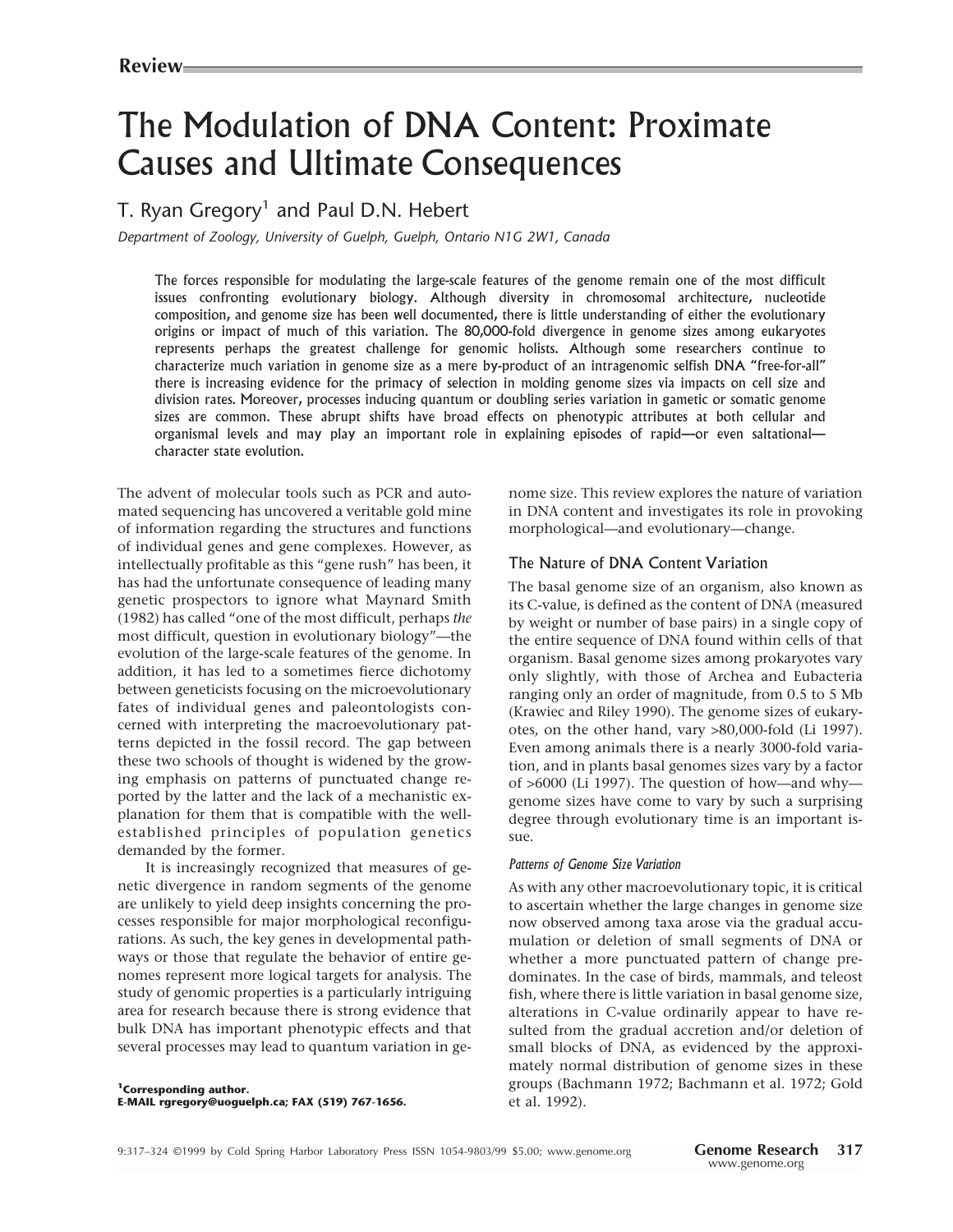Because a convenient supply of nucleated blood cells is unavailable in invertebrates, information on genome size distributions in these organisms is less abundant than for vertebrates. However, it is clear that the patterns of genome size variation among single taxonomic groups of invertebrates often differ from those typical of vertebrates. Not only is variation in genome size among closely allied species often large, but Cvalues often vary in a discontinuous fashion despite stable chromosome numbers. For example, a recent survey of 79 species of polychaete worms showed a >70-fold variation (from 0.1 to 7.2 pg), with the genome sizes of closely allied species clearly varying in a quantum fashion (Sella et al. 1993; Gambi et al. 1997). Moreover, a comparison of genome sizes in different families of these organisms reveals the recurrence of specific nodal values, suggesting that there is a simple process enabling major shifts in C-value. This pattern of quantum variation in genome sizes is common among other invertebrates, particularly those showing high taxonomic diversity, such as insects and crustaceans. Similar patterns of genome size variation have, for example, been documented among copepods (McLaren et al. 1989), tardigrades (Garanga et al. 1996), anemones (Rothfels et al. 1966), aphids (Finston et al. 1995), and other insects (Hughes-Schrader and Schrader 1956), as well as among some plants (Rees 1972; Narayan 1982, 1983) and prokaryotes (Wallace and Morowitz 1973; Li 1997).

# *Quantum Shifts in Genome Size*

The best-known mode of discontinuous change in DNA content is polyploidy. This process, which involves the multiplication of an entire chromosome set, is exceedingly common among plants (nearly 50% of angiosperms are polyploid; Grant 1981). In those few cases in which discontinuous variation in DNA content is detected in vertebrates, such as among some fish and certain amphibians, cytogenetic studies confirm that it has derived from past polyploidization. Polyploidization also occurs in invertebrates but most quantum shifts in genome size in these organisms have apparently not resulted from this process, as species exhibiting different C-values share similar chromosome complements.

That genome sizes often do not vary continuously among species has been known for >20 years. In 1976, Sparrow and Naumann argued that the genome sizes of a whole range of organisms followed what they believed to be a doubling series. They found no association between genome size and chromosome number, making it clear that this doubling series was not a consequence of polyploidy. This process of genome doubling was termed cryptopolyploidy, and although no satisfactory mechanisms have been offered to explain it, two mutually compatible possibilities exist. First,

this pattern of genome size modulation may result from the coordinate replication of all repetitive elements in the genome—a prospect supported by the discovery of mutations in the insect *Chironomus* that provoke the orchestrated replication of scattered genomic elements (Keyl 1965). Second, quantum shifts in C-value may simply occur via the additional replication of individual chromosomes. The accepted view that chromosomes possess a unineme structure appears to preclude this possibility, but the work supporting this view focused almost exclusively on vertebrates, which do not show cryptopolyploidy, and on other eukaryotes such as *Drosophila* and yeast, which have extremely small genomes.

#### *Gradual Shifts in Genome Size*

In some cases, such as among most vertebrates and to a certain degree among invertebrates, genome sizes vary in a more continuous fashion. These more gradual alterations of genome size are often attributed entirely to modulation of the repetitive DNA content of the genome. In fact, over a 25-fold range in genome sizes relevant to most fish, reptiles, birds, and mammals (from 0.2 to 5 pg), the percentage of single-copy DNA shows no significant change (Fig. 1), indicating that within this range the amount of single-copy DNA shifts in concert with changes in genome size. Thus, the traditional claim that changes in single-copy DNA have little to do with genome size shifts seems exaggerated. The role of single-copy DNA in genome size modulation has been ignored in part because it has never been obvious how such radical shifts in the abundance of nonrepetitive DNA could arise.

The coding genes of eukaryotes ordinarily display an intron–exon structure whereby sequences of coding



**Figure 1** Relationship between haploid genome size and percent single copy DNA over a 25-fold range in genome sizes among a wide range of animals (both vertebrates and invertebrates). Although very large genomes consist primarily of repetitive elements, there is little variation in the proportion of the genome made up of single copy sequences over this smaller range (which is relevant to most fish, reptiles, birds, and mammals). Data from John and Miklos (1988).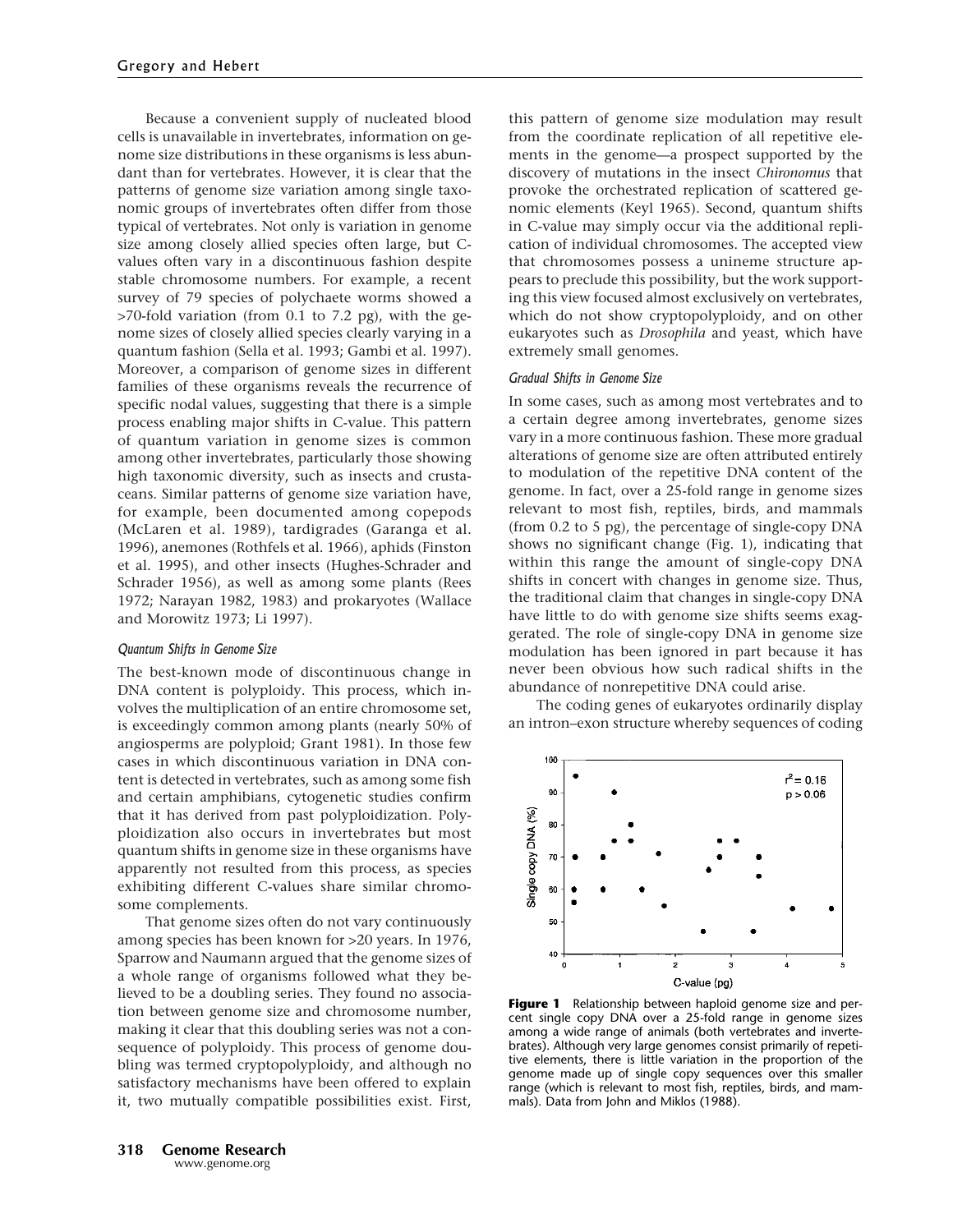DNA are interrupted by often lengthy stretches of seemingly superfluous nucleotides. Although the introns are excised during transcription and generally seem to play no critical role in gene function, their positions are remarkably conserved (Kersanach et al. 1994). The lengths of exons average ∼200 bp in a broad range of eukaryotes (Hawkins 1988), but mean intron lengths vary >20-fold from a low of 25 bp in *Paramecium* (Russell et al. 1994) to 60 bp in *Drosophila* and ∼650 bp in most vertebrates (Hawkins 1988). Given their regular interruptions with introns, a gene containing 1 kb of coding sequence would have a total length of 1.1 kb in *Paramecium*, 1.2 kb in *Drosophila*, and 3.6 kb in vertebrates. These differences suggest that variation in the amount of single-copy DNA among species may largely be explained by shifts in intron length. Moriyama et al. (1998) have suggested that differences in genome size among *Drosophila* species can be explained in part by differences in the lengths of their introns. Moreover, the positive correlation between genome size and bulk amounts of single-copy DNA suggests that the processes that impact intron length are also involved in regulating the size of other noncoding segments of the genome. Although differences in intron lengths may explain only a portion of the variation in genome size among organisms, they may provide a useful sentinel system by which to gauge the presence of factors causing the expansion or pruning of noncoding DNA on a genomewide scale. The precision with which such manipulations of DNA content appear to be carried out raises interesting questions regarding the nature of the forces and mechanisms responsible (Petrov and Hartl 1997). Some authors have proposed that the extremely small selection coefficients relating to additions or deletions of individual nucleotides could be sufficient, given enough time, to account for the gradual alterations in genome size observed in some groups (Charlesworth 1996). However, there is now increasing evidence that both shifts in intron lengths and in the amounts of other noncoding DNA are driven by genome-wide alterations in the incidence of deletion and insertion events, resulting in selection coefficients of a much more reasonable magnitude (Petrov et al. 1996).

# *The C-Value Paradox*

The lack of a correlation between genome size and organismal complexity has so surprised biologists that it has come to be known as the "C-value paradox" (Thomas 1971). For example, *Homo sapiens* has a genome size 200 times smaller than that of *Amoeba dubia* (Li 1997). Moreover, it has been well established that the genomes of most eukaryotes contain thousands of times more DNA than required to carry out all necessary protein coding and regulatory functions. Some early attempts to explain this lack of an association between C-value and complexity proposed that the superfluous DNA present in large genomes acted as a storehouse of genetic variability that could be recruited by evolution should the need arise (Jain 1980). The fallacy of ascribing such foresight to the evolutionary process is now well recognized, but several plausible solutions to this puzzle remain.

#### *Junk, Parasites, Nucleotypes, and Nucleoskeletons*

Perhaps the simplest explanation for the C-value paradox offered to date is that the noncoding DNA is simply useless "junk" that accumulates over evolutionary time (e.g., Ohno 1972; Pagel and Johnstone 1992). This accumulation, it is argued, is driven by genetic drift, by mutation pressure resulting in duplications of genomic segments, or by the maintenance of "extinct" genes whose function has been lost. Thus, proponents of the junk DNA view suggest that there is a consistent drive unrelated to natural selection for increased genome size through time. The evidence supporting this view is weak; there is, for example, no evidence that "primitive" species invariably contain less DNA than their derived counterparts (coelacanths may have small genomes, but lungfish do not). In addition, it does not provide an explanation for the reductions in genome size that are known to have occurred in many lineages.

The characterization of the evolutionary process as the product of the differential reproductive success of individual (or groups of) selfish replicators (Dawkins 1976) led to the hypothesis that similar types of selection could operate on selfish elements acting to increase their representation within the genome, regardless of their effects on the "host" organism (Doolittle and Sapienza 1980; Orgel and Crick 1980). Under this view, the expansion or deletion of noncoding DNA represents the outcome of a continuous struggle between selfish DNA and the host genome, the former selected intragenomically to increase in number, and the latter selected to minimize the costs of replication associated with carrying a large amount of unnecessary genetic baggage. Thus, both the junk and selfish DNA hypotheses postulate that the C-value of a species is merely a by-product of the persistent accumulation of phenotypically neutral DNA that is excised only when it becomes too costly. Under these views, DNA content is not subject to direct adaptive modulation because it has no effects on the organismal phenotype.

The simple lack of a correlation between C-value and complexity is hardly strong grounds for concluding the phenotypic irrelevance of DNA content. It has been known for some time that the DNA content of a nucleus is closely related to the volume of its cell in a wide range of organisms (Mirsky and Ris 1951). Indeed, it has been asserted that "the most reliably established fact about genome evolution is that C-values are generally positively correlated with cell and nuclear vol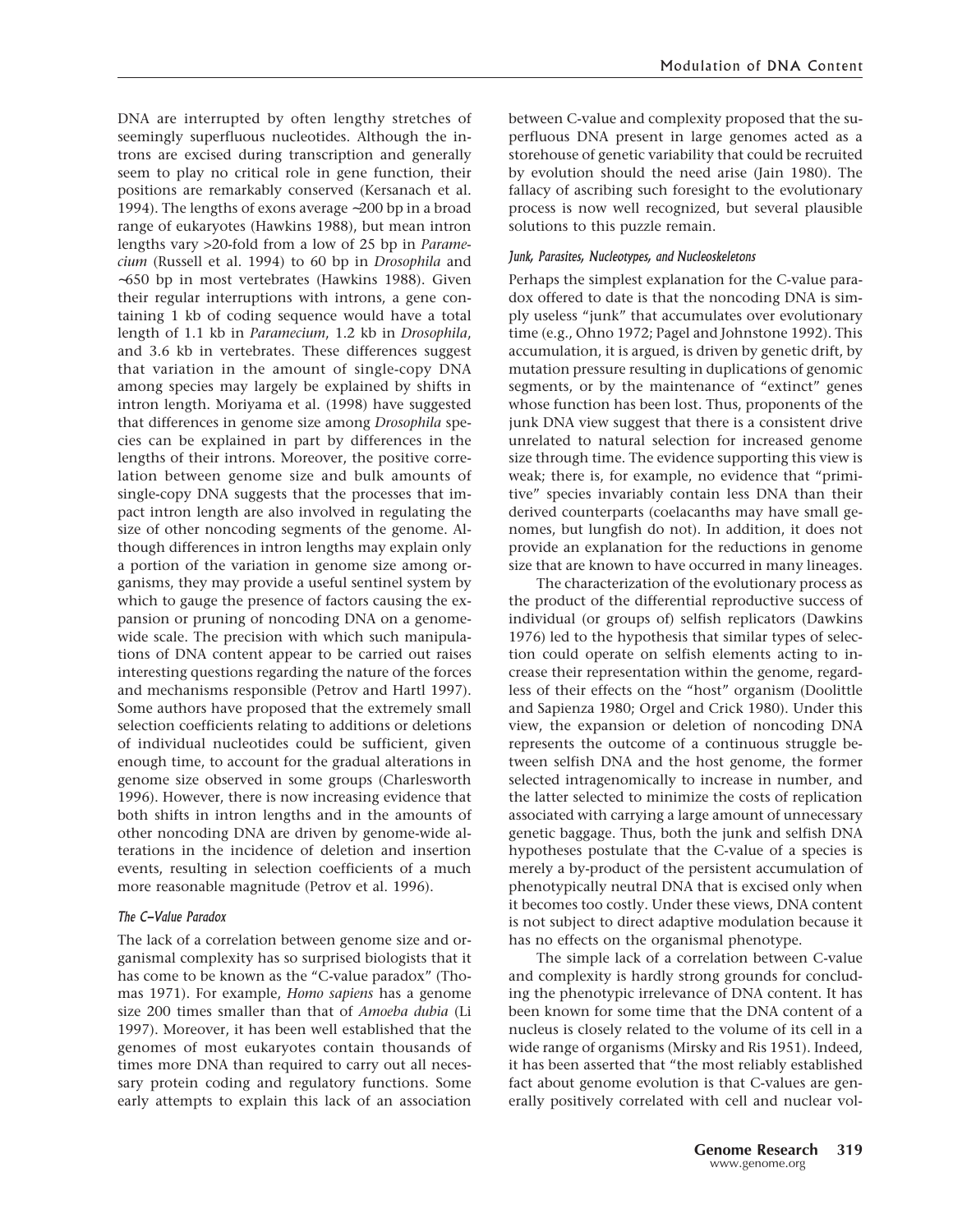umes" (Cavalier-Smith 1982). This relationship with cell volume, in turn, results in strong inverse correlations between genome size and important life history characters such as rates of cell division (Cavalier-Smith 1985a), metabolism (Vinogradov 1995, 1997), and development (Sessions and Larson 1987). These correlations make it obvious that if a causative relationship exists between C-value and cell volume, then genome size could be subject to adaptive manipulation by natural selection acting on the organismal phenotype.

Proponents of the selfish and junk DNA hypotheses argue that the well-established and approximately linear relationship between DNA content and cell volume is strictly correlational; larger cells can simply tolerate more superfluous DNA. It is not clear, however, why the tolerance of cells scales in such a direct way with genome size that this relationship persists in a linear fashion across several orders of magnitude and among vastly diverse organisms with different replication requirements (Cavalier-Smith 1985b). Certainly, it is equally attractive to postulate a causal link between C-value and cell volume. Early attempts to describe such a link suggested that bulk DNA, by its sheer presence and independent of its nucleotide sequence, served to determine the volume of the cell by what came to be known as "nucleotypic" effects (Bennett 1972). Unfortunately, no mechanistic explanation for this causative relationship was offered. Later, Cavalier-Smith (1978, 1982, 1985b) argued that although cell volume was manipulated in response to natural selection, it was not determined by the amount of DNA present in the nucleus. Under this view, cell volume was modulated first via the actions of specific control genes, and genome sizes were then subsequently modified to meet the need for changes in the numbers of nuclear pores through which RNA could pass into the cytoplasm. Changes in the availability of such pores were believed to be accomplished by altering the volume of the nucleus, which, in turn, was determined by bulk DNA acting as a "nucleoskeleton."

Although genes capable of manipulating cell volume do exist (e.g., Nurse 1985), there is also strong evidence that noncoding DNA itself influences cell size. Changes in ploidy level, for example, have direct effects on cell volume. Although some authors have suggested that this is due to changes in regulatory gene dosage, the addition of noncoding supernumerary B chromosomes has a similar effect on cell size (Nurse 1985). Similarly, chromatin diminution (see below) leads to a reduction in cell volume (Cavalier-Smith 1980). Finally, the quantum patterns of genome size shifts described earlier provide a major challenge to the hypothesis that genome sizes are manipulated only secondarily in response to the nucleoskeletal needs of cells of different adaptively determined sizes. As Cavalier-Smith (1985b) pointed out, it is difficult to see why the nucleoskeletal requirements of related species should lead to the selection of genome sizes that are always multiples of some basal value. Again, it is more parsimonious to assume that bulk DNA content is capable, in concert with control genes, of influencing cell volumes, perhaps indirectly as a result of their nucleoskeletal effects on nuclear volume.

Under this assumption, it is clear that changes in genome size, via their influences on cell size, could be subject to strong selection pressures acting on the organismal phenotype. The potentially profound impacts of these effects on fitness are demonstrated persuasively by the strong relationship between cell size and morphological complexity in the brains of amphibians (Roth et al. 1994). In this case, even the modest changes in cell volume—and perhaps more importantly the delayed cellular developmental rates associated with increased genome size have clear effects on brain structure. Indeed, the simplified, almost paedomorphic appearance of the brains of amphibians with large genome sizes suggests strongly that had there been only a few more polyploidization events in our ancestry, humans would now be poorly equipped to cogitate the minutiae of genome size evolution. Similarly, it is relevant that birds (Hughes and Hughes 1995) and bats (Van Den Bussche et al. 1995), for which high metabolic rates are prerequisites for flight, have the smallest genomes among homeotherms, and that lungfishes, which must tolerate prolonged periods of estivation under hypoxic conditions where survival is aided by low metabolic rates, have the largest genomes of all vertebrates (Cavalier-Smith 1985a).

# *Geographical Distribution of DNA Content Variation*

In addition to the cytological and physiological correlates discussed above, there exists a convincing correlation between DNA content and thermal regime. In diverse taxonomic groups there is a cline in DNA content with both latitude and altitude, with those species inhabiting northern (i.e., arctic) or high-altitude climates exhibiting larger genomes or more frequent polyploidy than their southern or low-altitude counterparts. For example, the freshwater fish fauna of arctic Canada is thoroughly dominated by salmonids, the only one of 20 fish families in North America consisting entirely of polyploids. Similarly, populations of the dominant zooplankton genera in arctic lakes, *Daphnia* and *Bosmina*, are typically composed of polyploids, whereas their temperate zone counterparts are diploid (Beaton and Hebert 1988). A similar climatedependent trend is apparent in *Plethodon* salamanders (Xia 1995; Jockusch 1997) and in numerous groups of plants (Grime and Mowforth 1982). It is obvious, therefore, that natural selection can—and does—favor the modulation of DNA content under certain condi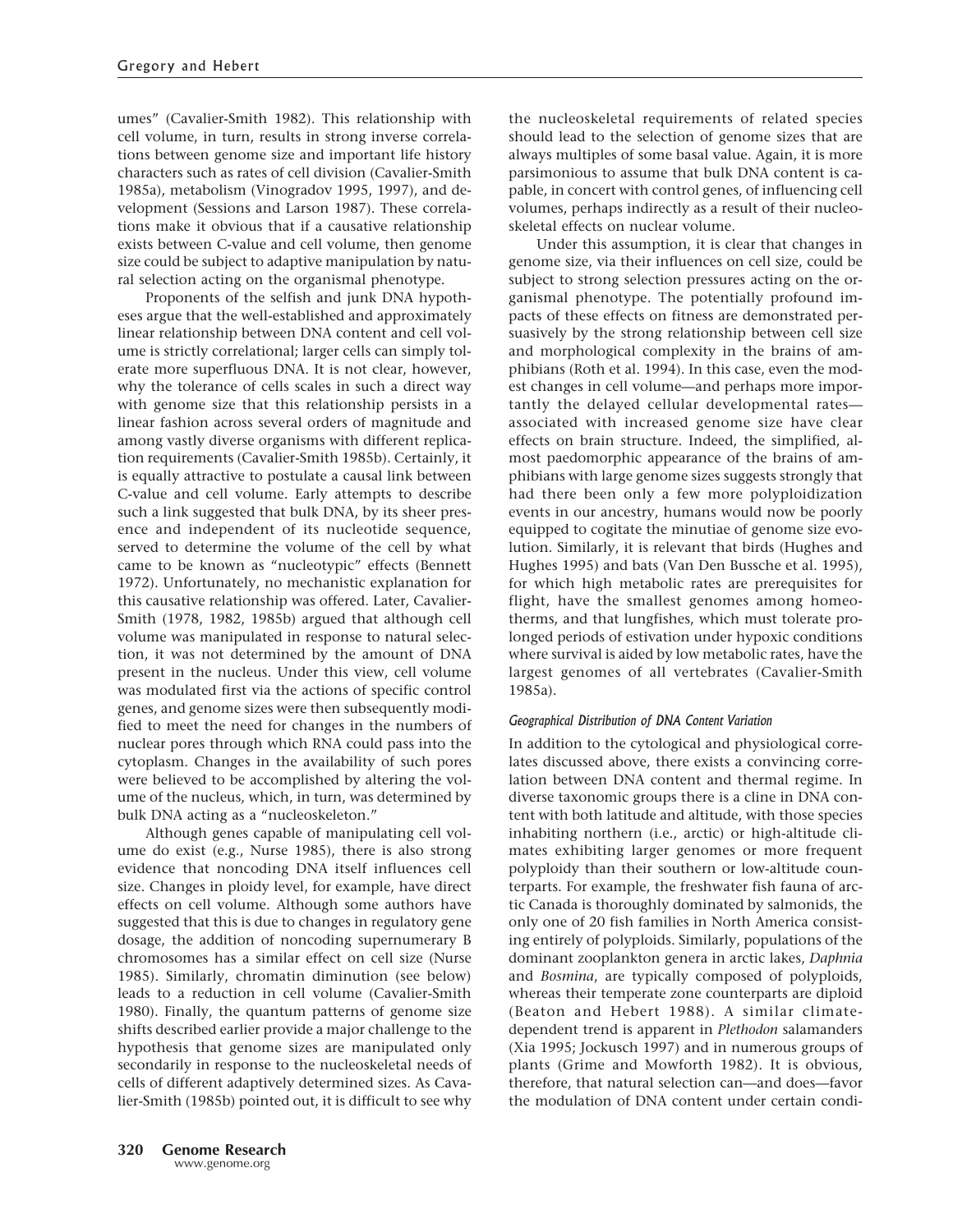tions. This, coupled with the quantum nature of genome size shifts, suggests that there is a powerful and as-yet-undescribed mechanism(s) responsible for the adaptive manipulation of DNA content.

# Intraindividual Variation in DNA Content

It has become common practice to neatly characterize organisms, or life stages of organisms, as haploid, diploid, or polyploid. In reality, the conglomerate of cells that makes up the body of an individual exists as a melange of ploidy levels; there is no such thing as a strictly diploid organism (Brodsky and Uryvaeva 1985). The DNA contents of cells within an individual organism are manipulated in two ways: The first involves the expansion of DNA content in somatic cells; the second results in the miniaturization of somatic genomes. The importance of both these processes in evolution has been sorely underestimated.

# *Endopolyploidy and the Expansion of Somatic DNA*

Even more common than the occurrence of polyploidy among different species is the tendency of certain cells *within* organisms to exist in a polyploid state. This process of endopolyploidy has been observed in every animal species studied to date (including humans) and is especially common among arthropods. It is also prevalent in plants, particularly among angiosperms (Brodsky and Uryvaeva 1985), and in a few species nearly all tissues are endopolyploid (Galbraith et al. 1991). The mechanism by which this process occurs is well understood; endopolyploidy arises when mitotic DNA replication is not followed by cell division. In cases where the replicated chromosomes do not separate and remain juxtaposed, the cell is said to display polyteny rather than strict endopolyploidy, but the outcome is the same. Most biologists are aware of the presence of polytene chromosomes in the salivary glands of *Drosophila*, but fewer recognize that this is but one variant of a very common phenomenon.

Endoreduplication of DNA is obviously under genetic control as ploidy levels vary in a tissue-specific fashion. For example, in species of the crustacean *Daphnia*, nearly half of their DNA is in an endopolyploid state with ploidy levels varying among tissues from 2 to 2048C (Beaton and Hebert 1989). The modulation of ploidy levels is apparently mediated by natural selection favoring larger cell volumes, delayed cell cycles, or increased gene dosage in certain tissues. High levels of endopolyploidy are typical of cells involved in secretion or intense protein production, for example. In this regard, it is interesting to note that the highest level of endopolyploidy observed to date, exceeding one million-ploid, occurs in the silk-producing glands of the larval silkworm moth, *Bombyx mori* (Perdix-Gillot 1979), which has undergone intensive artificial selection over several thousand years to maximize silk production. It is also interesting to note that the highest levels of polyploidy are found in plants and animals with small basal genome sizes, suggesting that it results from an evolutionary compromise between selection pressures favoring the shorter generation times and rapid development afforded by small genomes (De Rocher et al. 1990) and those favoring the maintenance of a minimum mass of DNA in certain cells.

# *Chromatin Diminution and the Deletion of Gametic DNA*

The second form of intraindividual DNA content modulation, chromatin diminution, occurs much less commonly than does endopolyploidy and has so far been identified in nematodes, copepods, ciliated protozoans, several dipteran families, and hagfish (Kubota et al. 1994). Chromatin diminution is a curious process whereby large amounts of DNA present in the zygote are deleted from early somatic cell lines at the 8–32 cell stage, resulting in gametic genomes that are substantially larger than expected based on inspection of somatic cells. Indeed, 2C somatic cells in *Cyclops strenuus* contain only ∼5% as much DNA as a newly fertilized egg (Grishanin et al. 1994). This phenomenon has traditionally been interpreted by proponents of selfish DNA as a process whereby invading sequences of parasitic DNA allow themselves to be deleted from the dead-end somatic cell lines, but not from the germ line. However, it is difficult to imagine how a collection of repetitive elements could exercise such a powerful influence over the genetic mechanisms of their "host"

A more complete understanding of the process of chromatin diminution may come from considering the differential modulation of gametic and somatic genomes as an adaptive feature that has arisen in response to nucleotypic selection. Many species that show chromatin diminution, including nematodes and some copepods, are known to exhibit determinate cell numbers. Thus, any large-scale manipulations of the somatic genome would have profound effects on adult body size via their influences on cell volumes. Thus, if there is selection for larger egg size, but selection against large body size—a situation that is not difficult to envision—then one would expect to find the evolution of mechanisms capable of either amplifying gametic and/or reducing somatic DNA contents. This could be accomplished by amplifying gametic amounts of noncoding DNA or by eliminating somatic satellite DNA and introns (Grishanin et al. 1996).

Alternatively, it may be useful to consider chromatin diminution and endopolyploidy as two sides of the same coin, rather than as unrelated phenomena. It is possible that the gametic nuclei of species that undergo chromatin diminution are highly polytenic, having undergone endoreduplication of the entire genome in response to nucleotypic selection. Hence,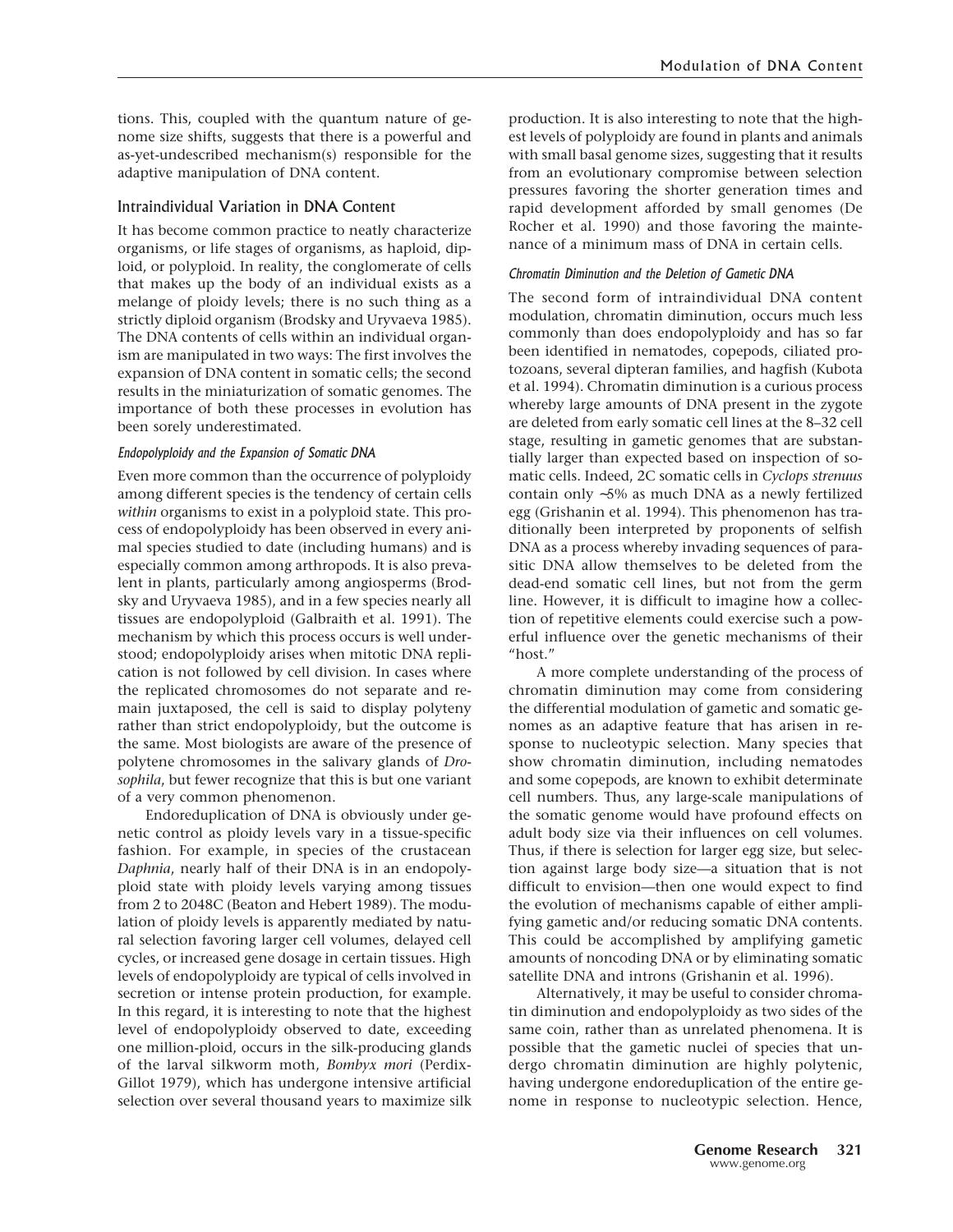chromatin diminution may simply be the return of somatic cell lines to the diploid state via the deletion of these additional copies of the genome. This interpretation makes unnecessary any assumptions of complex intragenomic contests or fantastically precise pruning mechanisms and appeals only to the well-established phenomena of nucleotypic selection and endoreduplication. This hypothesis could be tested by examining the percentage of the genome represented by repetitive DNA before and after chromatin diminution. An unchanged proportion of noncoding DNA in the postdiminuted somatic genome would strongly suggest that entire copies of the genome, and not just select fragments, had been deleted during this process.

# Bridging (Some of) the Gaps in Punctuated Evolution

The prevalence of quantum shifts in basal genome size and the ubiquity of intraindividual DNA content modulation make it clear that there exist simple mechanisms, presumably involving only one or a few control genes, that can effect large-scale changes in DNA content both within and among individual organisms. This obviously is of great importance in evolutionary biology, because it presents a plausible mechanism for the origin of large, rapid changes in key physiological and morphological parameters in response to selection acting on only a small number of genes. At last, it appears that at least one potential link between the gene-level view of natural selection espoused by population geneticists and the punctuated, organism-based interpretation of the fossil record advocated by palaeontologists has been found.

# *Polyploidy and Diversification*

It has often been stated that polyploids have little evolutionary potential relative to their diploid counterparts because the multiplicity of their genomes buffers them against mutation. However, the high levels of heterozygosity found within most polyploids, the predominance of polyploidy in plant evolution, and the well-documented ability of polyploids to invade novel habitats (Lewis 1980) all suggest strongly that polyploidization presents no hindrance to evolutionary change. In addition, newly polyploid genomes are often highly unstable, resulting in a radical reshuffling of genes (Soltis and Soltis 1995; Song et al. 1995), which can result in rapid diversification. Polyploidy also results in nearly instantaneous speciation, because the altered chromosome complements of polyploid individuals typically lead to reproductive isolation from their diploid ancestors. Although this mode of speciation is much less common in animals than in plants, past polyploidization events lurk in the ancestry of most organisms, including vertebrates (Ohno et al. 1968; Comings 1972).

The duplication of single gene loci has long been

considered a "prime factor of evolution" (Ohno et al. 1968). The redundancy of previously constrained coding regions and the multiplication of key genes involved in developmental regulation can have profound evolutionary implications (Ruddle 1997). Polyploids, which are configured with duplicates of all gene loci, often show bursts of evolutionary divergence following their origin (Iwake et al. 1996). For example, the multiplication of homeobox clusters following polyploidization may explain the enormous diversity of fish species (Amores et al. 1998; Vogel 1998).

# *Genome Jumps and Novel Niches*

Aside from the effects arising through increased gene diversity, any increase in DNA content exerts nucleotypic effects. The cells of polyploid taxa are invariably larger than those of their diploid ancestors and so too are structures with determinate cell numbers. These nucleotypic effects undoubtedly also extend to taxa whose genome size shifts arose through cryptopolyploidy. These will include alterations in metabolic and developmental rates, somatic cell and gamete size, and, in cases where there is no compensatory change in cell numbers, overall body size. As such, a rapid change in DNA content can have major effects on the physiology and ecological lifestyle of an organism, impacting its ability to evade predators and acquire food as well as a host of other relevant aspects of its life history. Changes in genome size may not affect the "evolvability" of a lineage, but they may very well open up a new realm of ecological possibilities and selection pressures that lead to rapid change and speciation.

# *The Hopeful Monster Gets Lucky*

The genome size distributions in many taxonomic assemblages make it clear that mutations involving quantum jumps in genome size and the associated changes in key organismal attributes have often been successful. This type of saltational change has often been dismissed on the grounds that such a mutant could not locate a mate that shared its newly acquired genetic and morphological characteristics; the hopeful monster would be without a monsterette. Thus, if a novel mutation is to persist, some mechanism must exist that improves the likelihood that two rare mutants can meet. In the case of DNA content modulation, this may be facilitated by the profound changes in developmental rates among such mutants that cause them to reach sexual maturity at a time offset from that of the remainder of the population.

# *The Effects of Endopolyploidy*

Much like shifts in basal genome size, the occurrence of endopolyploidy sets the stage for abrupt changes in important physiological and morphological traits, and again can be mediated by the action of relatively few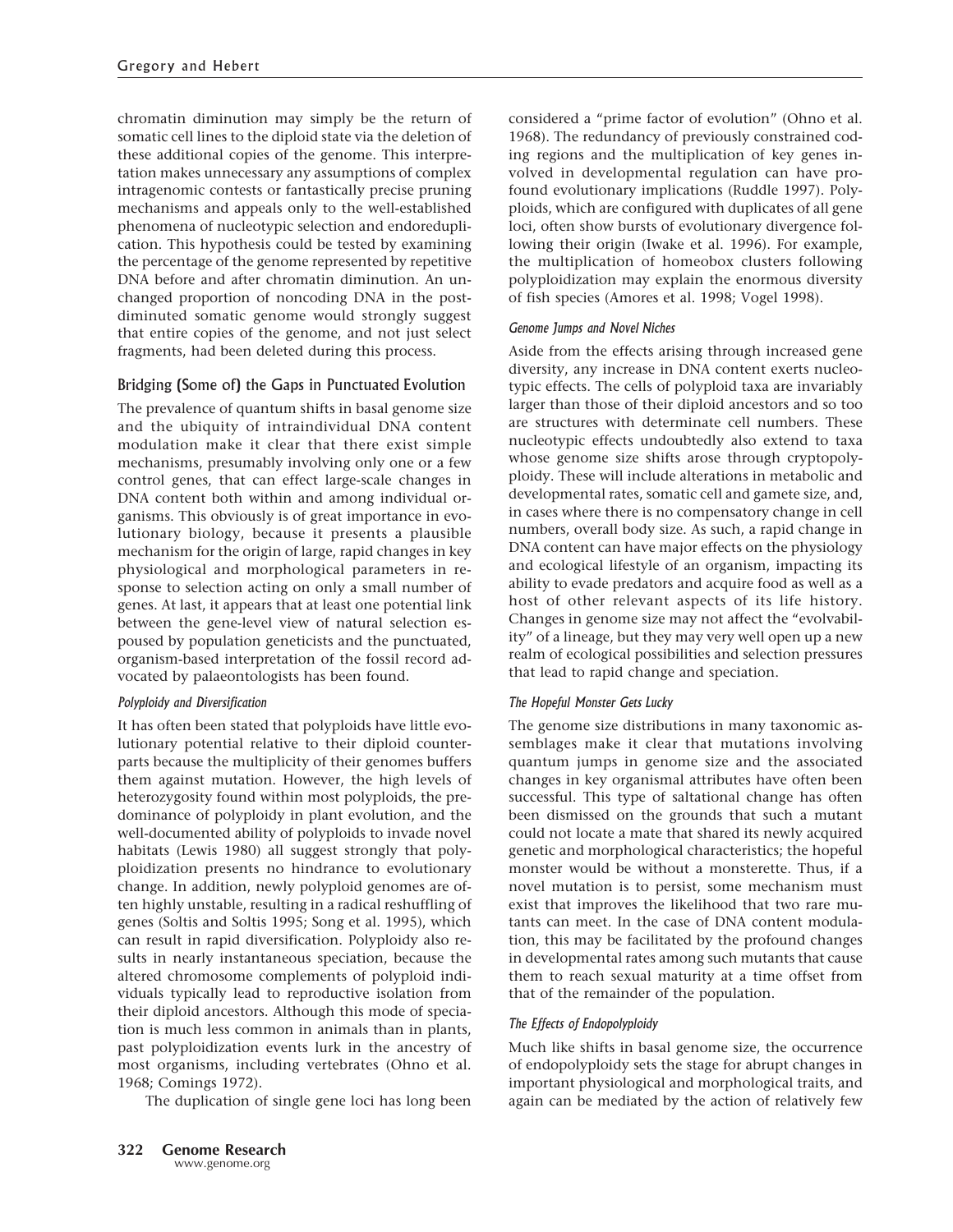control genes. In contrast to the phenotypic effects of basal genome size shifts, however, the impacts of these changes will be more localized, occurring only in certain tissues or cell types, and therefore involving changes in single characters. However, these characters often possess linkages to key fitness traits. For example, developing eggs of most arthropods originate from a tetrad of cells; one undergoes meiosis to become an egg, while the remainder differentiate into nurse cells that provision the egg with nutrients. In many species, these latter cells become endopolyploid, a process that enhances their ability to donate large volumes of essential nutrients. Not surprisingly, shifts in the ploidy levels of nurse cells can affect egg size. For example, in viviparous aphids, in which the eggs are nourished only briefly, the nurse cells reach a ploidy level of only 16C. In contrast, the nurse cells in oviparous females, which nourish the eggs for a prolonged period of time, rise to a ploidy level of 2048C (Manicardi et al. 1995). Endopolyploidy is also known to have morphological effects, as evidenced by the apparent link between the presence of endopolyploid cells and the formation of different predator-induced head morphologies in *Daphnia* (Beaton and Hebert 1997). If endopolyploidy can provoke morphological change within the lifespan of an individual, it can surely effect morphological change in the evolution of a lineage.

#### **Conclusions**

It is obvious that changes in DNA content both among and within individuals have profound effects on many phenotypic traits directly related to organismal fitness. The fact that genomic reconfigurations can occur in response to selection acting on only a few genes, yet provoke large-scale, rapid, phenotypic changes suggests that the neo-Darwinian paradigm can be considered neither dead nor complete. Specifically, an understanding of the structure, regulation, and evolutionary dynamics of genomes at large represents a necessary



**Figure 2** The revised "biological hierarchy," which recognizes the dual role of DNA in the evolutionary process. In addition to its protein-coding functions, bulk DNA exerts important effects on cellular parameters (independent of its specific nucleotide sequence), which can have profound fitness consequences at the organismal level.

component of evolutionary theory that has been overlooked to date, as emphasized by its conspicuous omission from the traditional biological hierarchy. In reality, there exist separate but converging biological hierarchies (Fig. 2), with DNA playing a dual role—both in regard to its coding and regulatory functions, and in terms of its bulk effects independent of nucleotide sequence. It is only by acknowledging the multifaceted influence of DNA that a cohesive theory of evolution will be achieved.

# ACKNOWLEDGMENTS

This work was supported by a Natural Sciences and Engineering Research Council of Canada (NSERC) grant to P.D.N.H. and NSERC postgraduate and University of Guelph Alumni Doctoral scholarships to T.R.G.

# REFERENCES

- Amores, A., A. Force, Y.-L. Yan, L. Joly, C. Amemiya, A. Fritz, R.K. Ho, J. Langeland, V. Prince, Y.-L. Wang, M. Westerfield, M. Ekker, and J.H. Postlethwait. 1998. Zebrafish *hox* clusters and vertebrate genome evolution. *Science* **282:** 1711–1714.
- Bachmann, K. 1972. Genome size in mammals. *Chromosoma* **37:** 85–93.
- Bachmann, K., B.A. Harrington, and J.B. Craig. 1972. Genome size in birds. *Chromosoma* **37:** 405–416.
- Beaton, M.J. and P.D.N. Hebert. 1988. Geographical parthenogenesis and polyploidy in *Daphnia pulex*. *Am. Nat.* **132:** 157–163.
- 1989. Miniature genomes and endopolyploidy in cladoceran crustaceans. *Genome* **32:** 1048–1053.
- . 1997. The cellular basis of divergent head morphologies in *Daphnia. Limnol. Oceanogr.* **42:** 346–356.
- Bennett, M.D. 1972. Nuclear DNA content and minimum generation time in herbaceous plants. *Proc. R. Soc. Lond. B Biol. Sci.* **181:** 109–135.
- Brodsky, V.Ya. and I.V. Uryvaeva. 1985. *Genome multiplication in growth and development*. Cambridge University Press, Cambridge, UK.
- Cavalier-Smith, T. 1978. Nuclear volume control by nucleoskeletal DNA, selection for cell volume and cell growth rate, and the solution of the DNA C-value paradox. *J. Cell Sci.* **34:** 247–278.
- ———. 1980. How selfish is DNA? *Nature* **285:** 617–618.
- ———. 1982. Skeletal DNA and the evolution of genome size. *Annu. Rev. Biophys. Bioeng.* **11:** 273–302.
- ———. 1985a. Eukaryotic gene numbers, non-coding DNA, and genome size. In *The evolution of genome size* (ed. T.
- Cavalier-Smith), pp. 69–103. John Wiley & Sons, Chichester, UK. 1985b. Cell volume and the evolution of eukaryote genome size. In *The evolution of genome size* (ed. T. Cavalier-Smith), pp.
- 105–184. John Wiley & Sons, Chichester, UK.
- Charlesworth, B. 1996. The changing sizes of genes. *Nature* **384:** 315–316.
- Comings, D.E. 1972. Evidence for ancient tetraploidy and conservation of linkage groups in mammalian chromosomes. *Nature* **238:** 455–457.
- Dawkins, R. 1976. *The selfish gene.* Oxford University Press, Oxford, UK.
- De Rocher, E.J., K.R. Harkins, D.W. Galbraith, and H.J. Bohnert. 1990. Developmentally regulated systemic endopolyploidy in succulents with small genomes. *Science* **250:** 99–101.
- Doolittle, W.F. and C. Sapienza. 1980. Selfish genes, the phenotype paradigm and genome evolution. *Nature* **284:** 601–603.
- Finston, T.L., P.D.N. Hebert, and R.B. Foottit. 1995. Genome size variation in aphids. *Insect Biochem. Mol. Biol.* **25:** 189–196.
- Galbraith, D.A., K.R. Harkins, and S. Knapp. 1991. Systemic